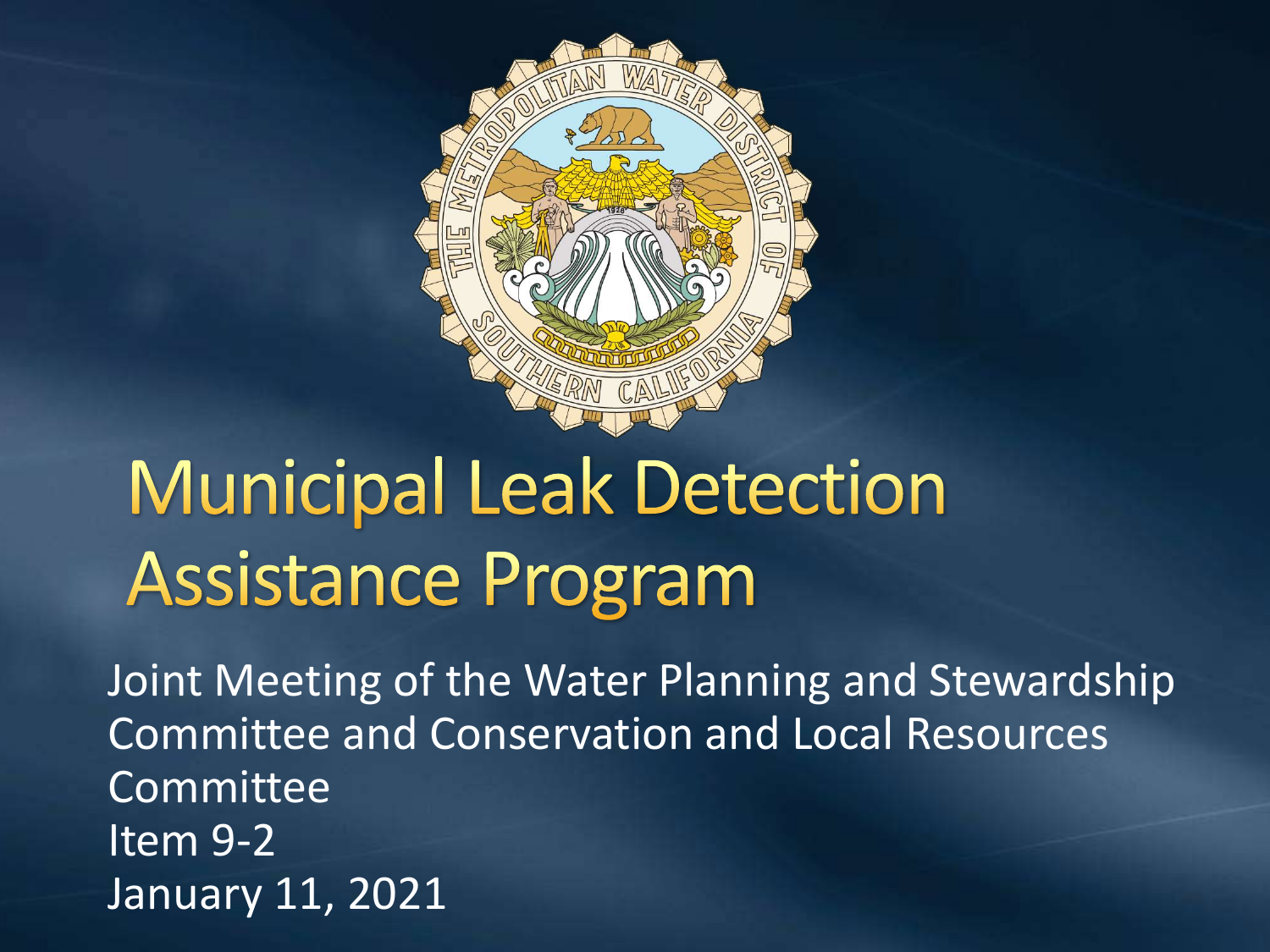# Metropolitan Supports Leak **Detection Activities**

#### **• Residential leak detection**

Recently approved incentive for flow monitoring/ leak detection devices at October 2020 Board meeting

#### **• Municipal agency leak detection**

- Current support for local leak detection through the Member Agency Administered Program (MAAP)
- Standardized incentive \$170 per mile based on water savings

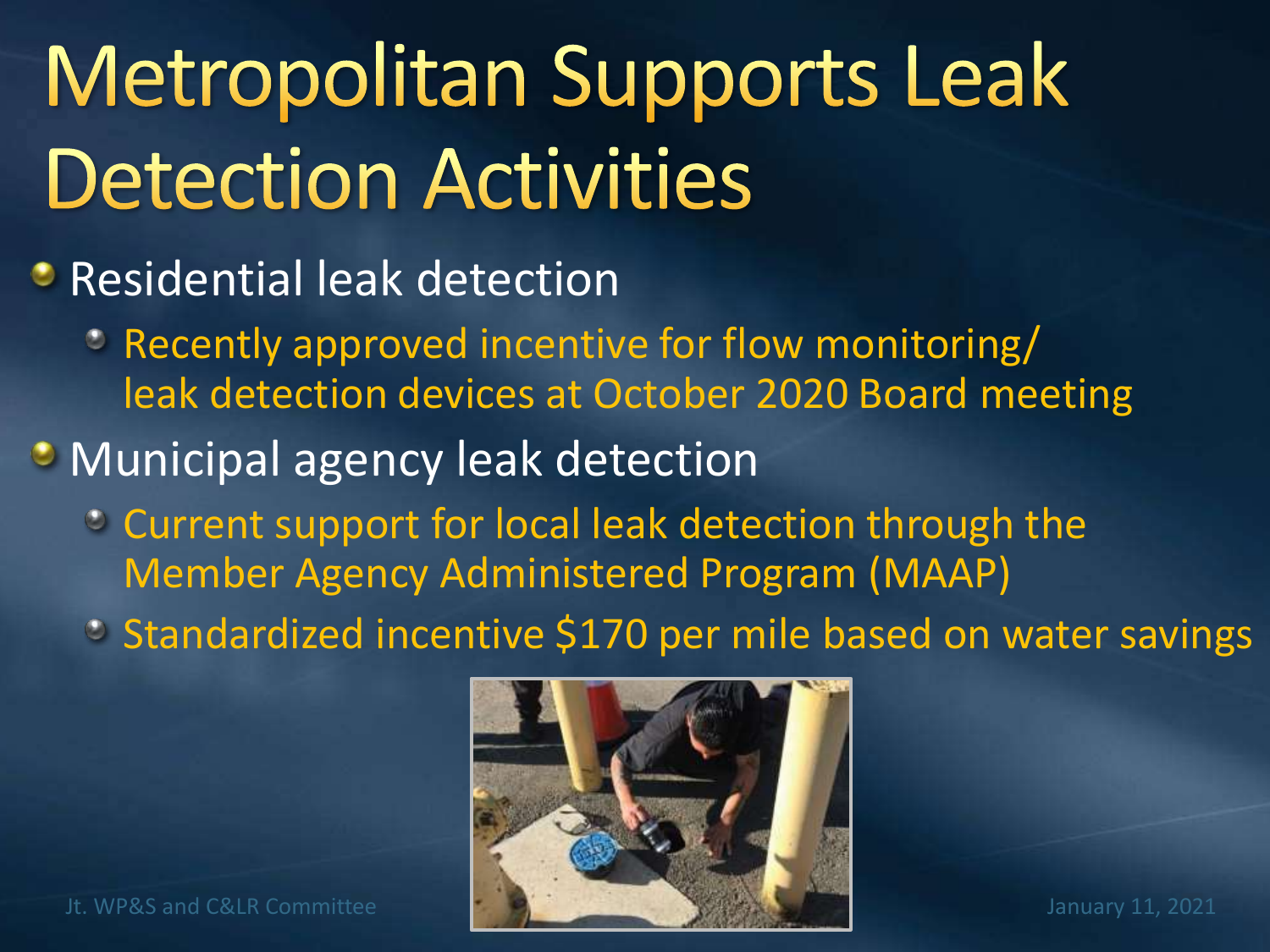# **Benefits of Municipal Leak Detection**

**• Water savings through leak detection and repair** 

Municipal Water District of Orange County (MWDOC)

- Over two years of pilot research
- 870 miles of pipe surveyed
- 747 acre-feet of water saved

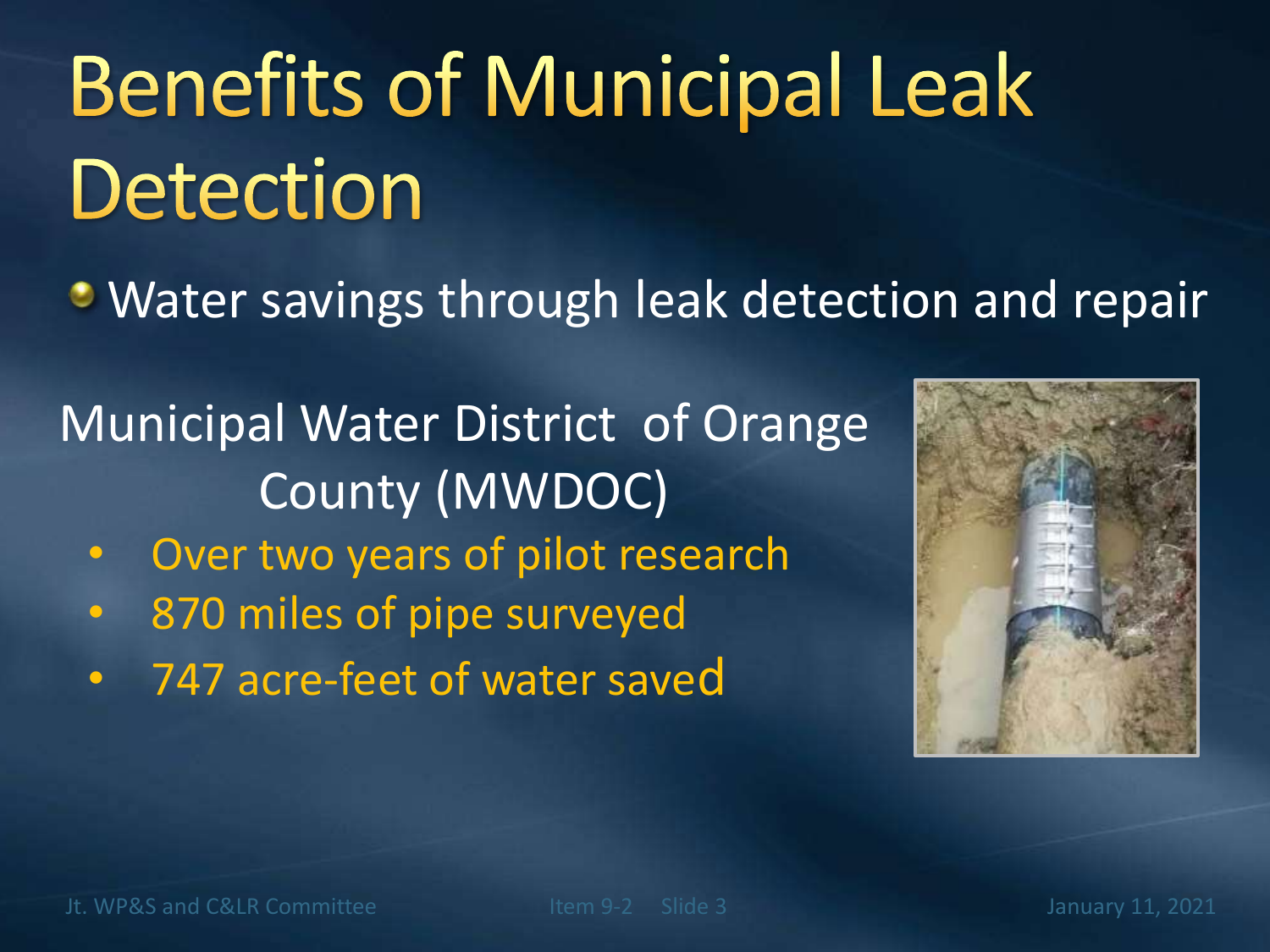# **Benefits of Municipal Leak** Detection (continued)

- **Support agencies with Senate Bill** (SB) 555 compliance
- **Collect data to better understand** water savings potential of leak detection and leak repair throughout Metropolitan's service area

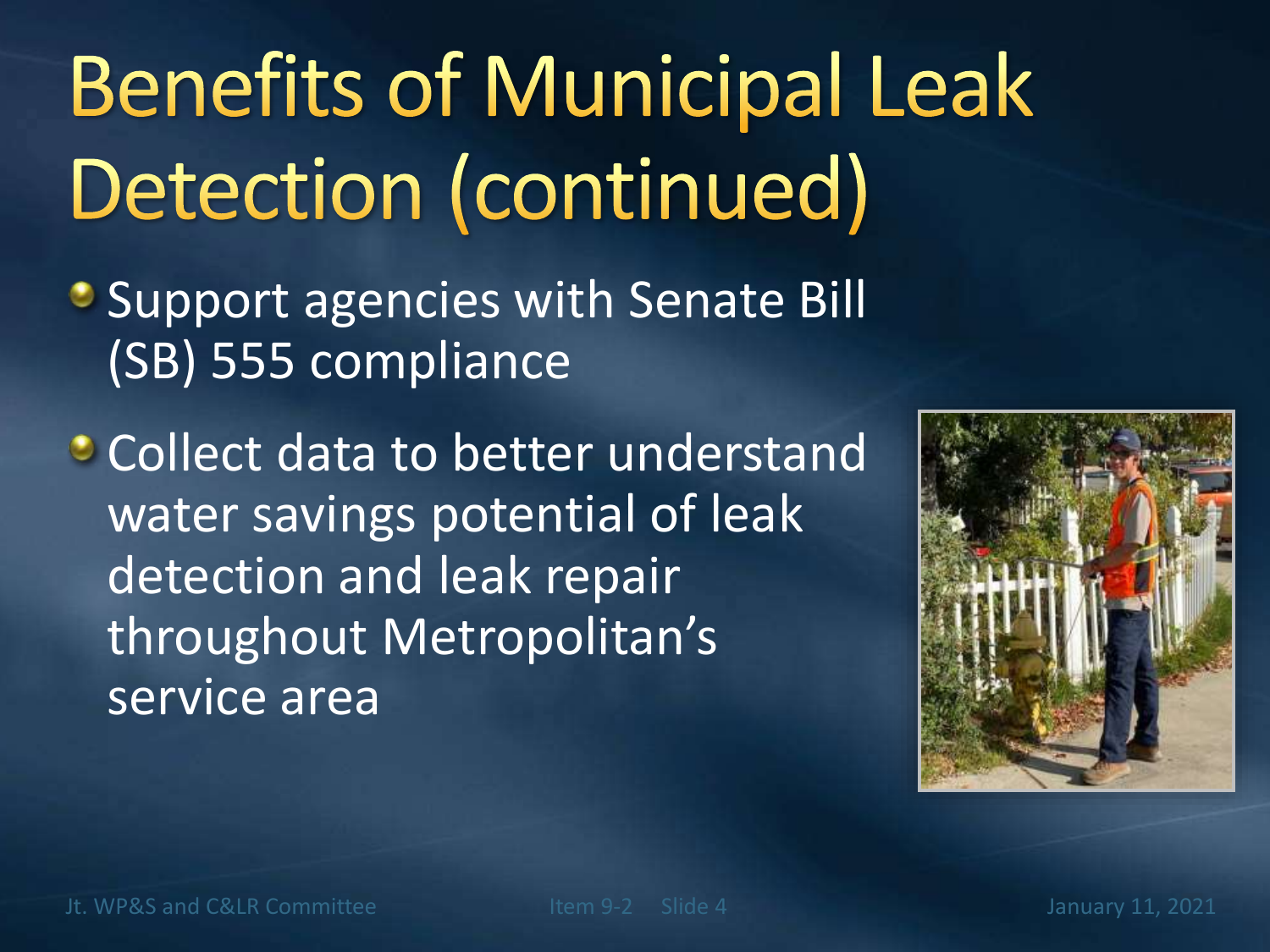### **Pilot Research Program**

**• Agency participation in physical leak detection** services has increased Currently 10 sub agencies participating

- <sup>3</sup> 3 more sub agencies to participate
- **Utilized multiple leak detection methods**

**Breakdown of leaks found** 

- Mainline 3%
- Meter 50%
- Service 44%
- Other 3%

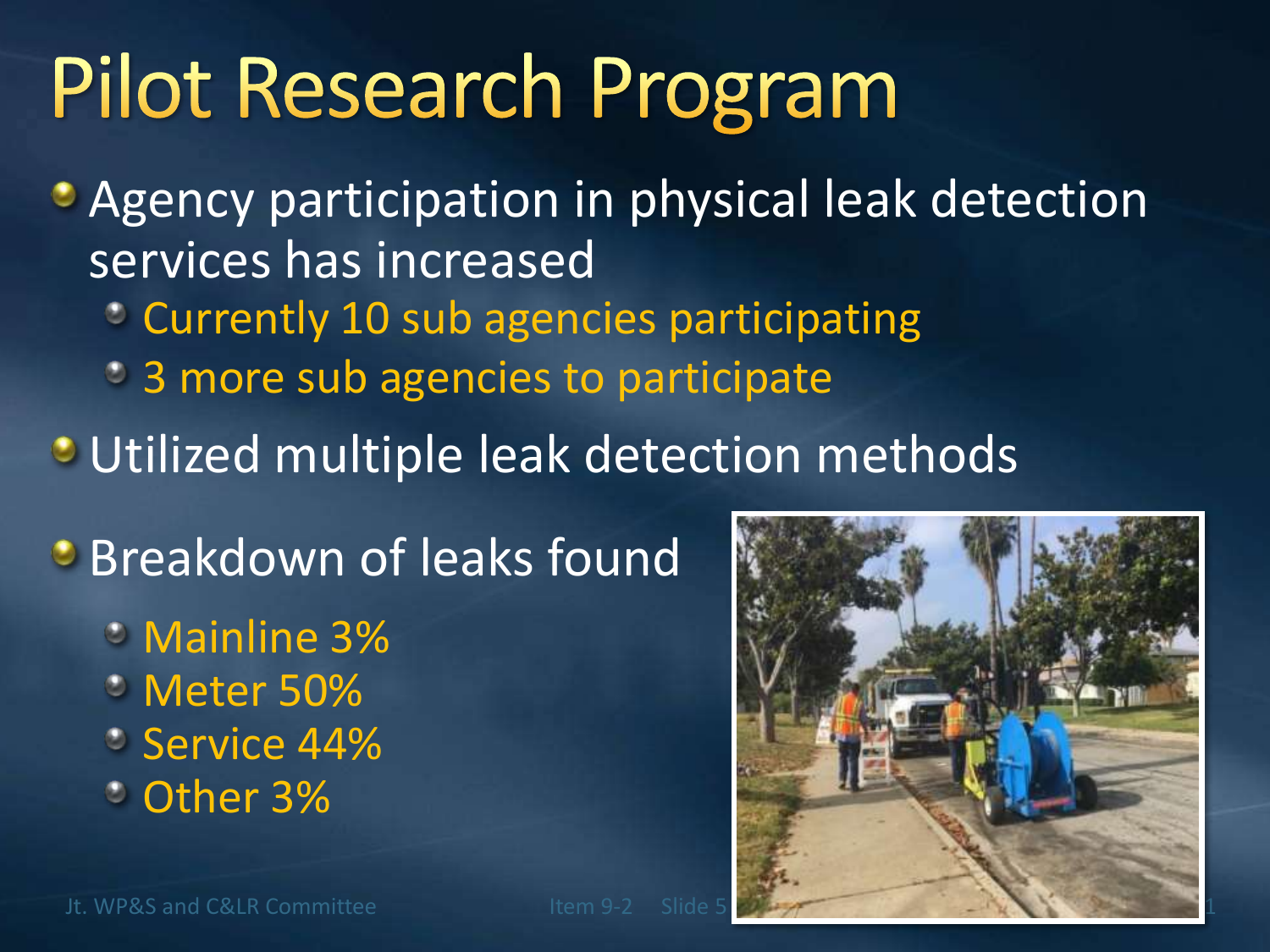## **Going Forward**

- Offer assistance to member agencies for leak detection
- **Promote program to member agencies to** increase participation
- Continue to reassess water savings estimates as more data are obtained and analyzed